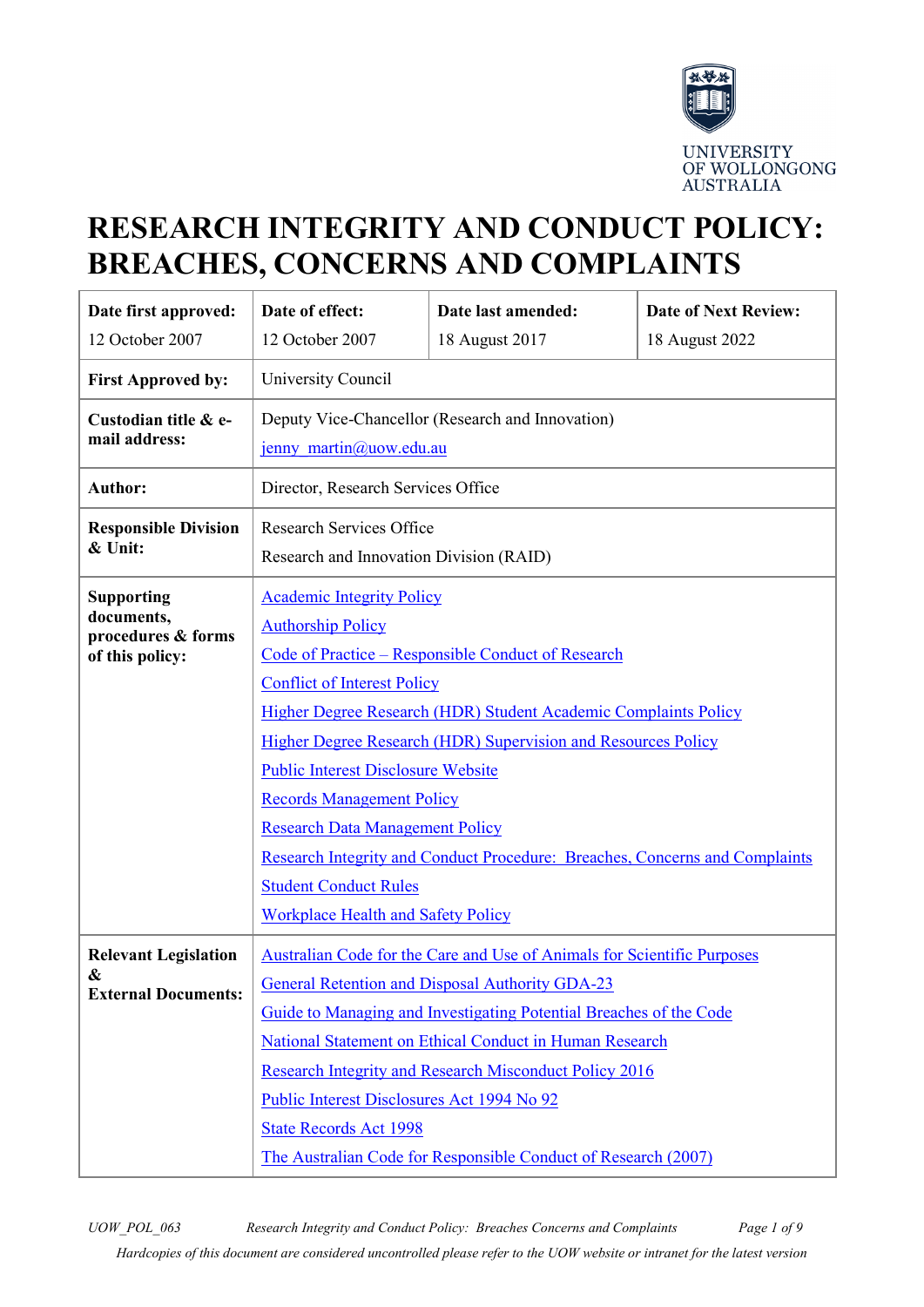|                  | The Australian Code for the Responsible Conduct of Research (2018) |
|------------------|--------------------------------------------------------------------|
| <b>Audience:</b> | Public                                                             |

Submit your feedback on this policy document using the **Policy Feedback Facility**.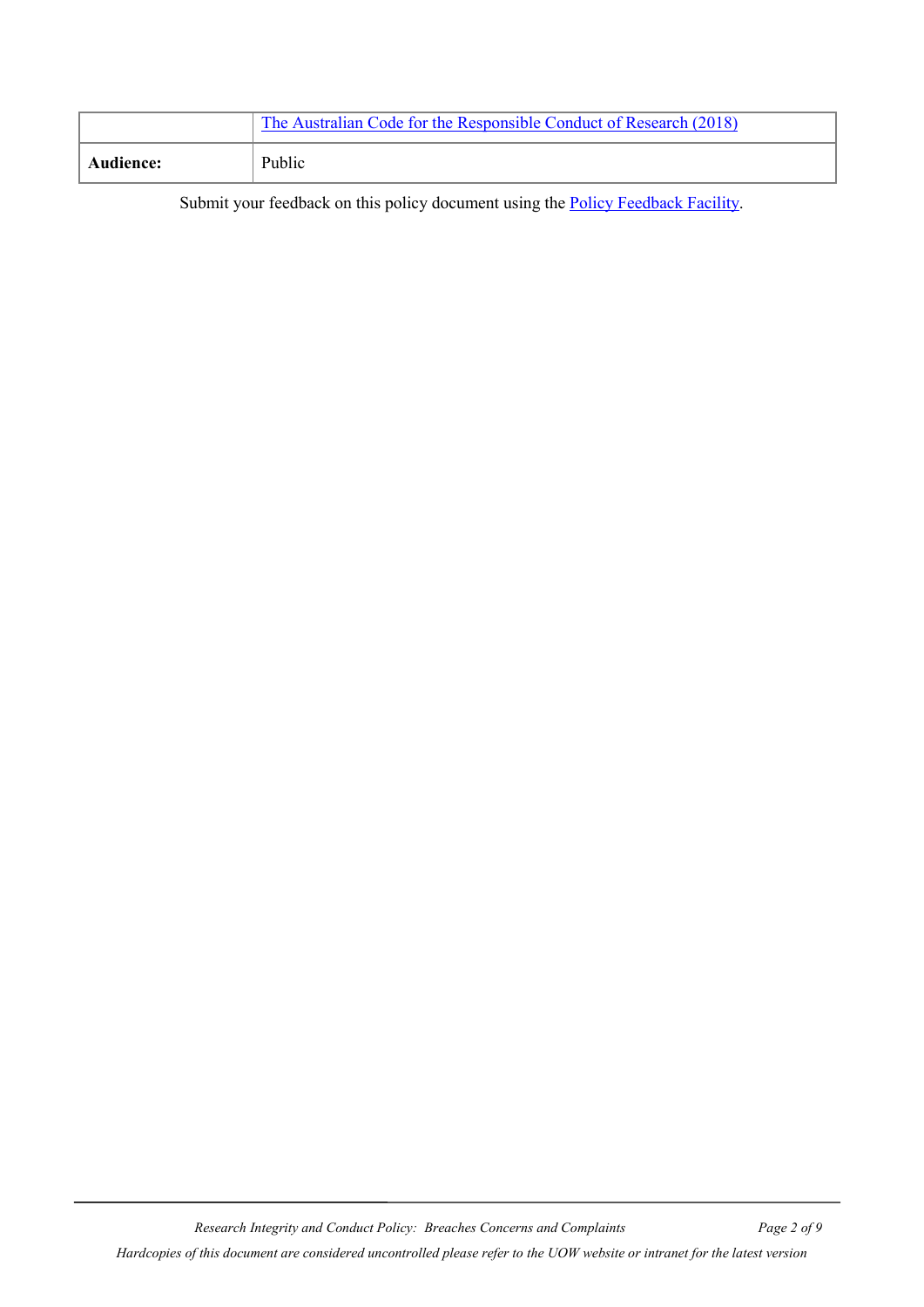# **Contents**

| $1 \qquad \qquad$ |  |
|-------------------|--|
| 2                 |  |
| 3 <sup>1</sup>    |  |
| $\overline{4}$    |  |
| 5 <sup>5</sup>    |  |
| 6                 |  |
|                   |  |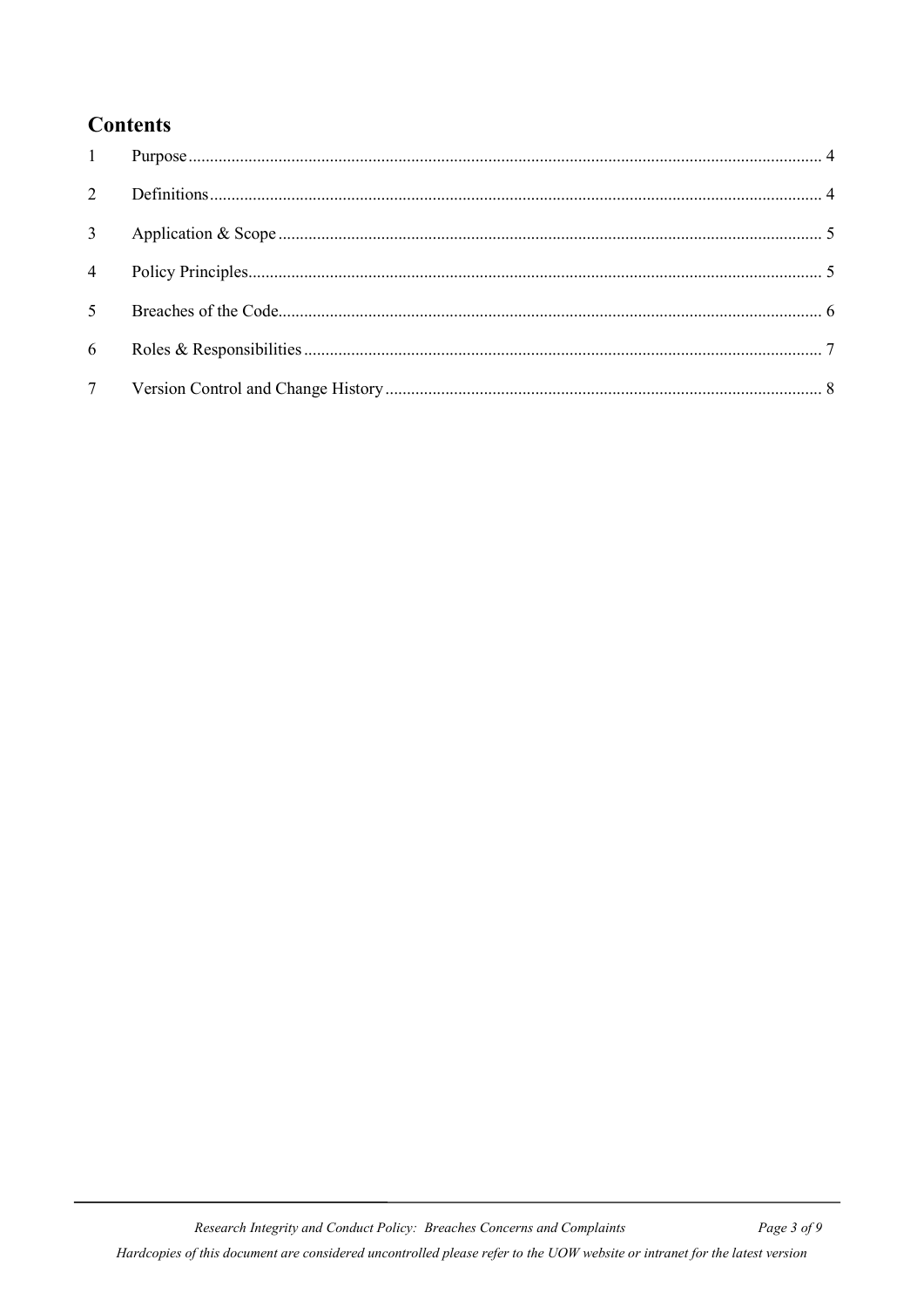# <span id="page-3-0"></span>1 **Purpose**

- 1. This policy:
	- a. Is a critical component of the framework established by the Australian research Council / National Health and Medical Research Council's Australian Code for the Responsible Conduct of Research ("The Code").
	- b. Outlines the principles for handling any concerns, complaints or allegations about the conduct or practice of research at the University of Wollongong ("the University").
	- c. Adheres to the guidelines provided by funding agencies including the Australian Research Council (ARC) and the National Health and Medical Research Council (NHMRC).

# <span id="page-3-1"></span>2 **Definitions**

| Word/Term                            | Definition (with examples if required)                                                                                                                                                                                                                                                                                                                                                                                                                 |  |  |
|--------------------------------------|--------------------------------------------------------------------------------------------------------------------------------------------------------------------------------------------------------------------------------------------------------------------------------------------------------------------------------------------------------------------------------------------------------------------------------------------------------|--|--|
| <b>ARC</b>                           | Australian Research Council                                                                                                                                                                                                                                                                                                                                                                                                                            |  |  |
| Breach                               | Behaviour that fails to meet the principles or responsibilities of the Code, or fails to<br>comply with relevant policies or legislation. May be used to refer to a single breach<br>or multiple breaches.*                                                                                                                                                                                                                                            |  |  |
| <b>NHMRC</b>                         | National Health and Medical Research Council                                                                                                                                                                                                                                                                                                                                                                                                           |  |  |
| Processes                            | Includes reference to policies, procedures, guidelines and standards.*                                                                                                                                                                                                                                                                                                                                                                                 |  |  |
| Research                             | The creation of new knowledge and/or the use of existing knowledge in a new and<br>creative way so as to generate new concepts, methodologies, inventions and<br>understandings. This could include synthesis and analysis of previous research to the<br>extent that it is new and creative.                                                                                                                                                          |  |  |
| Researcher                           | Staff member, occupational trainees, visiting student, visiting fellow, volunteer,<br>industry fellow, honorary and adjunct title holders, Emeritus Professors, professional<br>staff, visiting students and all students registered for any course at the University<br>who conduct research at or on behalf of the University.                                                                                                                       |  |  |
| Research Integrity<br>Adviser (RIA)* | Person appointed to promote the responsible conduct of research and provide advice<br>to those with concerns or complaints about potential breaches of the Code. This<br>person will have research experience, knowledge of University policies and<br>procedures, external legislation, obligations and familiarity with acceptable research<br>practices. This role does not extend to the investigation or assessment of a complaint<br>or concern. |  |  |
| <b>Research Misconduct</b>           | A serious breach of the Code which is also intentional or reckless or negligent.                                                                                                                                                                                                                                                                                                                                                                       |  |  |
| <b>Staff Member</b>                  | All persons appointed as an academic or professional staff member of the University,<br>whether they hold full-time, part-time, casual, contract or conjoint appointments.                                                                                                                                                                                                                                                                             |  |  |
| The Code                             | The Australian Research Council / National Health and Medical Research Council's<br>Australian Code for the Responsible Conduct of Research and the ARC / NHRMC<br>Code or The Code for short.                                                                                                                                                                                                                                                         |  |  |
| The University                       | University of Wollongong.                                                                                                                                                                                                                                                                                                                                                                                                                              |  |  |
| Visiting Fellow                      | Honorary and visiting fellows appointed by UOW to non-salaried, full-time or<br>fractional positions titled "Associate Fellow", "Fellow", "Senior Fellow", "Principal                                                                                                                                                                                                                                                                                  |  |  |

*Research Integrity and Conduct Policy: Breaches Concerns and Complaints Page 4 of 9*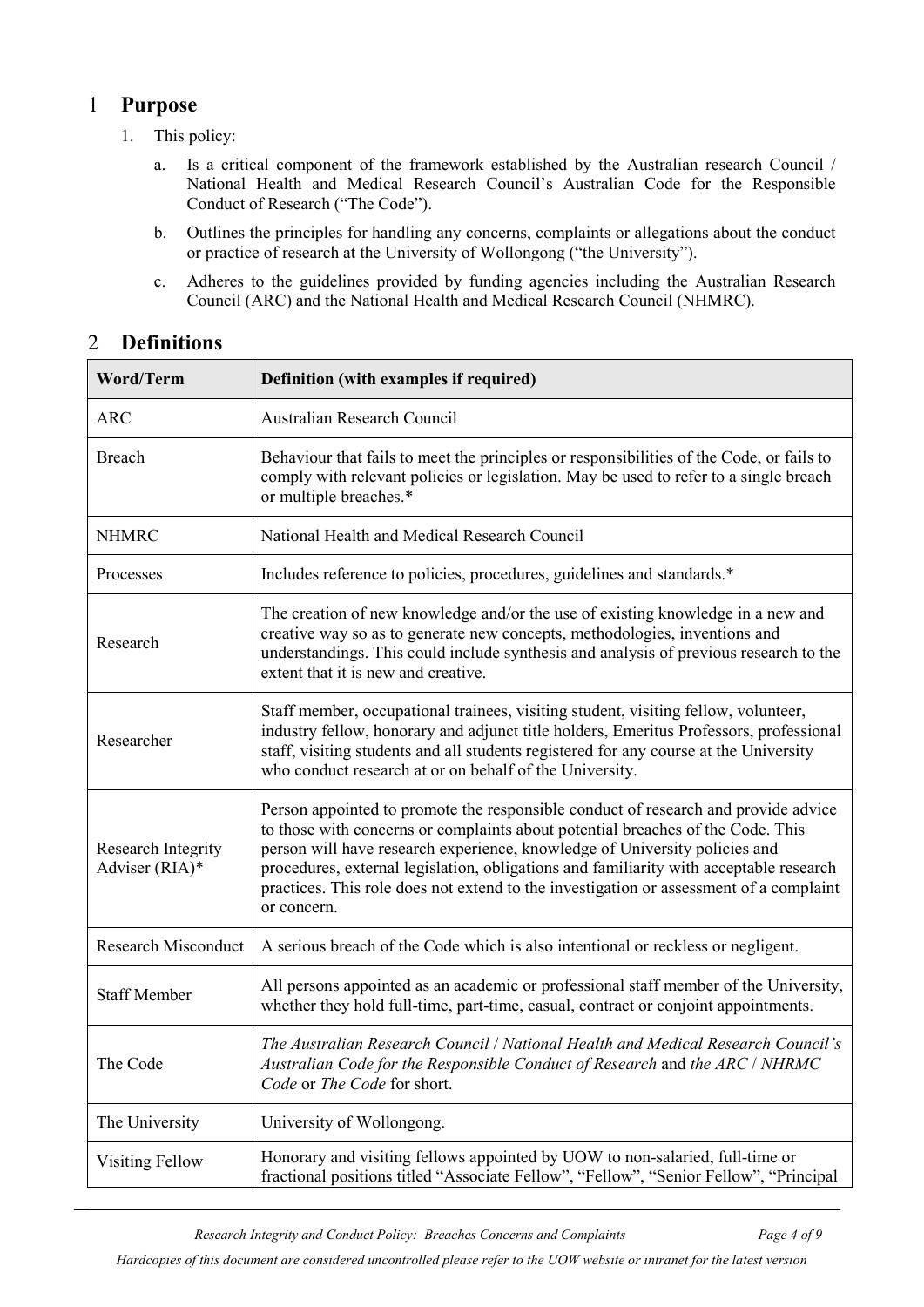|                  | Fellow", "Professorial Fellow", "Visiting Fellow", or "Research Fellow" who are<br>not Visiting Students or Volunteers.                                                                                                                                                                                                                                                   |
|------------------|---------------------------------------------------------------------------------------------------------------------------------------------------------------------------------------------------------------------------------------------------------------------------------------------------------------------------------------------------------------------------|
| Visiting Student | A student who undertakes part of their research or training at UOW but who is not<br>registered at UOW.                                                                                                                                                                                                                                                                   |
| Volunteer        | A person who is not a Fellow, Visiting Student, Staff Member or Student of UOW<br>but is working on a UOW project in a voluntary capacity. An example of a volunteer<br>is someone who is undertaking unpaid work experience at UOW or is doing an<br>internship at UOW. A collaborating colleague from another University or research<br>institution is not a Volunteer. |

\* As defined by the Code.

## <span id="page-4-0"></span>3 **Application & Scope**

- 1. This policy applies to departures from the principles and responsibilities of the Code by researchers which are referred to as "breaches".
	- 2. This policy should be read in conjunction with other University Policies and Procedures including the *Code of Practice – Responsible Conduct of Research, Research Integrity and Conduct Procedure: Breaches, Concerns and Complaints*, relevant legislation and external documents including the Code and the *Guide to Managing and Investigating Potential Breaches of the Code*.
- 3. In the event that a Student or Visitor is also a Staff Member or vice versa, this policy will apply to the role most relevant to the concern or complaint.
- 4. This policy does not apply to concerns or complaints pertaining to academic misconduct by a Researcher or a student who is wholly or substantially unconnected with the conduct of Research. Instances of Academic Misconduct will be addressed in accordance with the relevant University policy such as the *Student Conduct Rules, Academic Integrity Policy* or other policy of relevance.

## <span id="page-4-1"></span>4 **Policy Principles**

- 1. The principles of procedural fairness apply to all stages of investigating and managing potential breaches of the Code. These principles encapsulate the following:
	- a. The Hearing Rule: an opportunity to be heard;
	- b. The rule against bias: decision-makers do not have any personal interest in the outcome of an investigation;
	- c. The Evidence rule: decisions are based on evidence.
- 2. In investigating and managing a potential breach of the Code, the University must:
	- i. Ensure investigations and subsequent actions are proportional to the extent of the potential breach;
	- ii. Afford procedural fairness to respondents, complainants and others who may be adversely affected by an investigation; Impartial, with any conflicts of interest disclosed and managed along with any other aspects that do or may be perceived to jeopardise the impartiality of decision-makers;
	- iii. Timely, avoiding any undue delays and mitigating the impact on those involved;
	- iv. Transparent, with clear, documented, processes available to all parties and maintenance of accurate records throughout the process. Records should be held centrally and in accordance with the relevant legislation.
	- v. Confidential and not disclosed unless required.

*Research Integrity and Conduct Policy: Breaches Concerns and Complaints Page 5 of 9*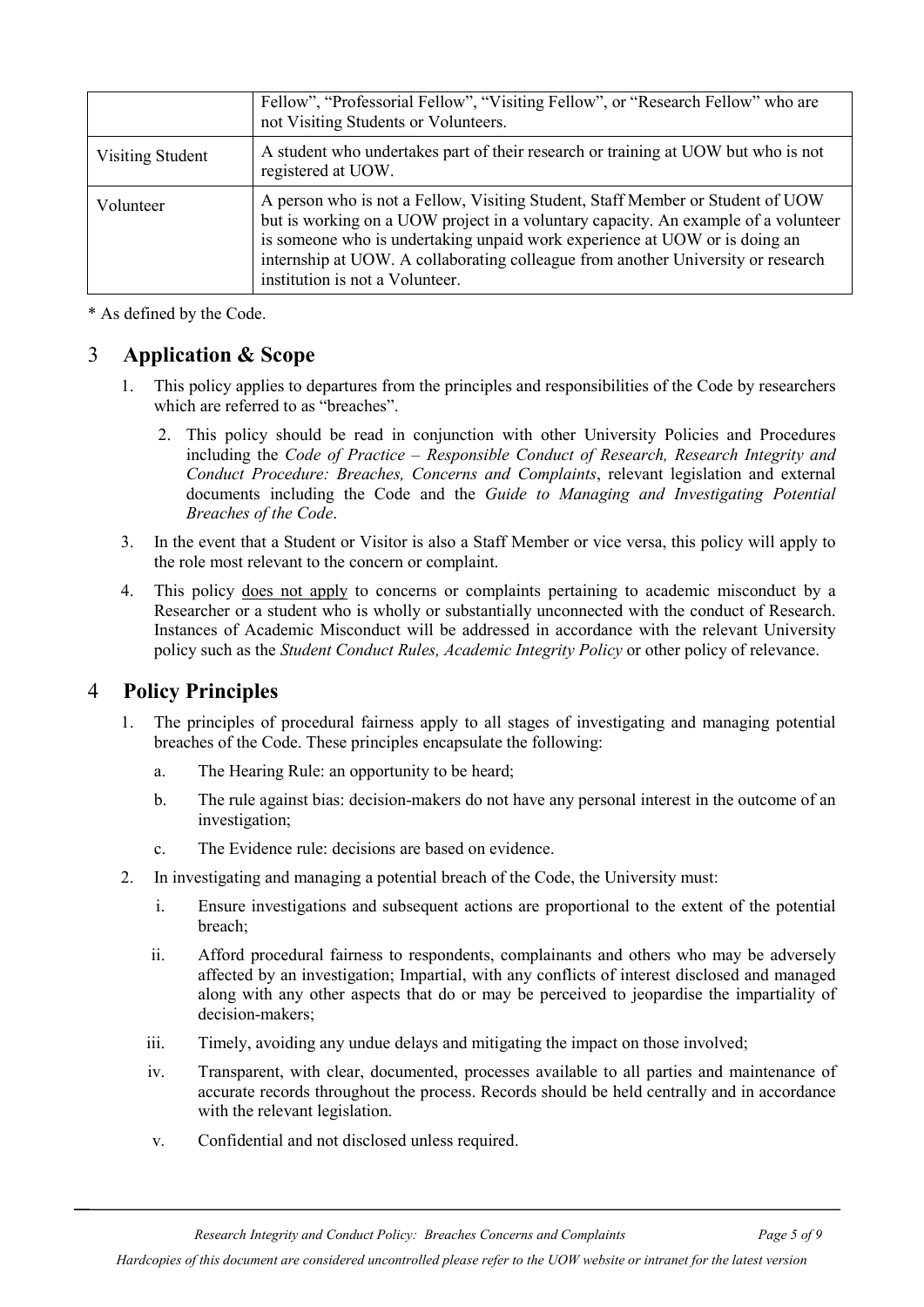# <span id="page-5-0"></span>5 **Breaches of the Code**

- 1. Breaches occur on a spectrum from minor (less serious) to major (more serious).
- 2. **Minor breaches** may include administrative or clerical errors or careless oversight and may be able to be addressed locally prior to the need to conduct a preliminary assessment.
- 3. **Major breaches** are more serious and require a more formal investigation to be undertaken. The term "research misconduct' may be applied to these type of breaches and they must be considered in the context of other institutional processes, such as employment or student disciplinary agreements.
- 4. Examples of what may constitute a breach of the Code include, but are not limited to, the following:

#### a. N**ot meeting required research Standards**

- ⋅ Conducting research without ethics approval as required by the *National Statement on Ethical Conduct in Human Research* and the *Australian Code for the Care and Use of Animals for Scientific Purposes*;
- Failure to conduct research in accordance with the approval received from an appropriate ethics review body;
- ⋅ Conducting research without the required approvals, permits or licences eg. Defence Trade Controls Permit etc.
- ⋅ Misuse of research funds; Concealment or facilitation of breaches (or potential breaches) of the Code by others.

#### b. **Fabrication, Falsification, Misrepresentation**

- Fabrication, falsification or misrepresentation of research data and/or source material;
- ⋅ Misrepresentation or falsification to obtain funding.

#### c. **Plagiarism**

- Copying the work of another including theories, concepts, research data and source material;
- Duplication of a publication (or self-plagiarism) without acknowledging the source.

#### d. **Research Data Management**

- ⋅ Failure to maintain research records appropriately;
- ⋅ Inappropriate destruction, disclosure of, or access to, research records, research data and/or source material

#### **e. Supervision**

Failure to provide adequate guidance or mentorship on responsible research conduct to researchers or research trainees that a person has been designated to supervise.

#### **f. Authorship**

- ⋅ Failure to fairly acknowledge the contributions of others;
- ⋅ The misleading ascription of authorship to those that do not satisfy the criteria or failing to offer authorship to those who qualify as outlined in the *Authorship Policy.*

#### **g. Conflicts of Interest**

Failure to disclose and manage actual or perceived conflicts of interest.

#### **h. Peer Review**

Failure to responsibly conduct peer review.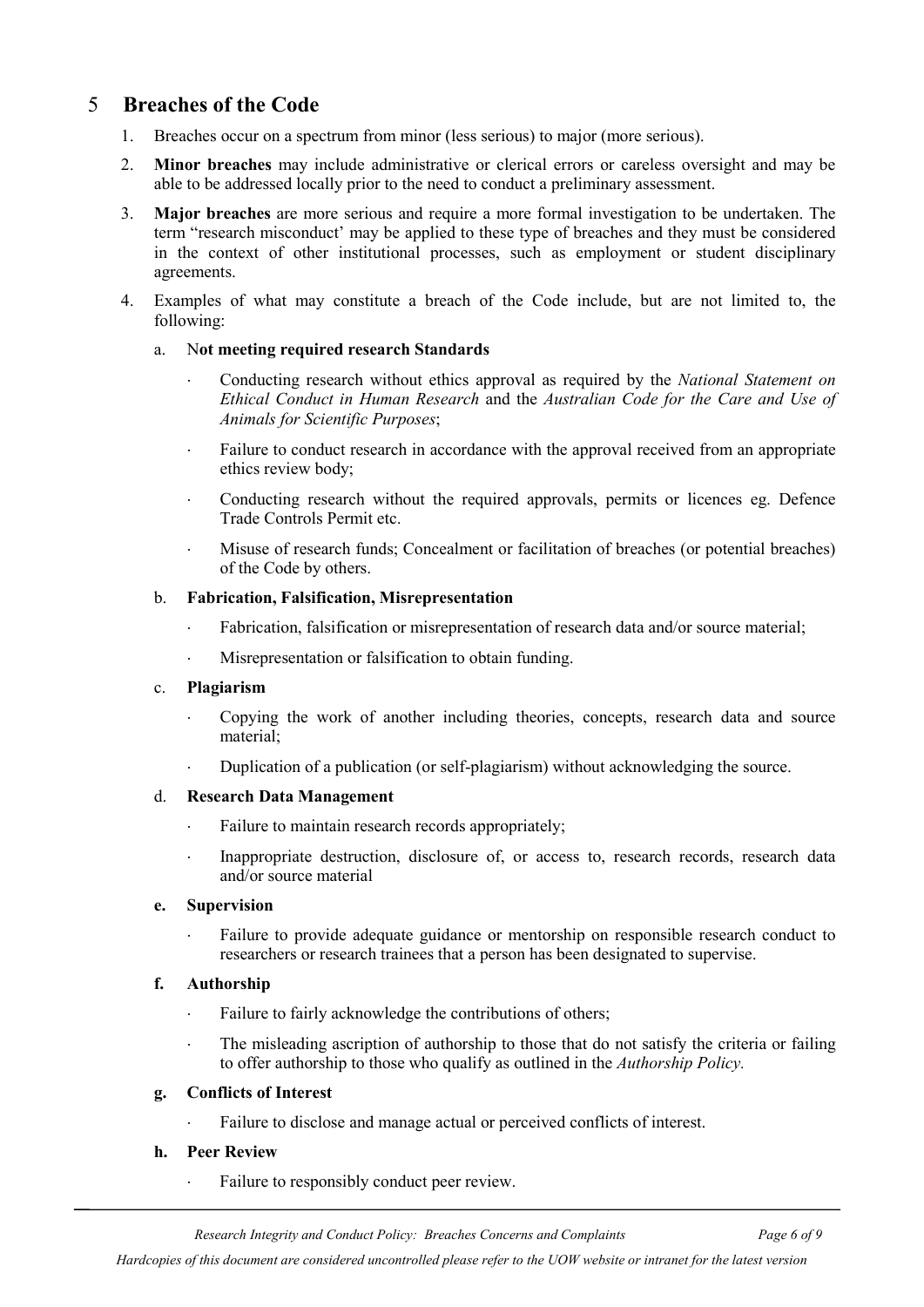- 5. To consider the seriousness of a breach of the Code the following factors to be considered (without excluding other factors) are:
	- a. the extent of the departure from accepted practice;
	- b. the extent to which research participants, the wider community, animals and the environment are, or may have been, affected by the breach;
	- c. the extent to which it affects the trustworthiness of research;
	- d. the level of experience of the researcher;
	- e. whether there are repeated breaches by the researchers;
	- f. whether institutional failures have contributed to the breach; and/or
	- g. any other mitigating or aggravating circumstances.
- 6. Honest differences in judgement and unintentional errors do not usually constitute research misconduct unless they result from behaviour that is found to be reckless or negligent.
- 7. Repeated or persistent breaches that, in isolation, may be regarded as "minor", but collectively constitute a serious breach.

# <span id="page-6-0"></span>6 **Roles & Responsibilities**

- 1. The **University** has a responsibility to:
	- a. Promote a culture that fosters responsible research practice;
	- b. Develop, disseminate, implement and review institutional processes that promote adherence to the Code;
	- c. Demonstrate processes that enable a complainant to lodge concerns formally with the knowledge these will be addressed confidentially and sensitively and with care to avoid any adverse consequences for the individual;
	- d. Have robust, equitable and fair processes in place for investigating concerns, complaints or allegations of breaches of the Code and this policy;
	- e. Undertake a regular review of the effectiveness of this policy and associated processes;
	- f. Ensure those involved in the management and investigation of potential breaches of the Code have the necessary skills and are appropriately resourced;
	- g. Determine the appropriate composition of any investigation Panel;
	- h. Address any systemic issues relating to matters of research integrity and implement corrective actions as necessary;
	- i. Consider advising other institutions of the outcome of a preliminary assessment or investigation where appropriate.
- 2. **Researchers** have a responsibility to:
	- a. Comply with this policy, the Code and all applicable regulations;
	- b. Ensure their research conduct and practices reflect the principles and responsibilities as set out in the Code and this policy;
	- c. Promote and observe responsible research practice in support of a strong research culture at the University and of the conduct of research that serves the interests of the community; and
	- d. Report any concerns or suspected breaches of the Code in accordance with the University *Research Integrity and Conduct Procedure: Breaches, Concerns and Complaints*.
- 3. **Faculties/Institutes** have a responsibility to promote a culture of responsible conduct of research and promote best practice in managing research misconduct. They must:

*Hardcopies of this document are considered uncontrolled please refer to the UOW website or intranet for the latest version*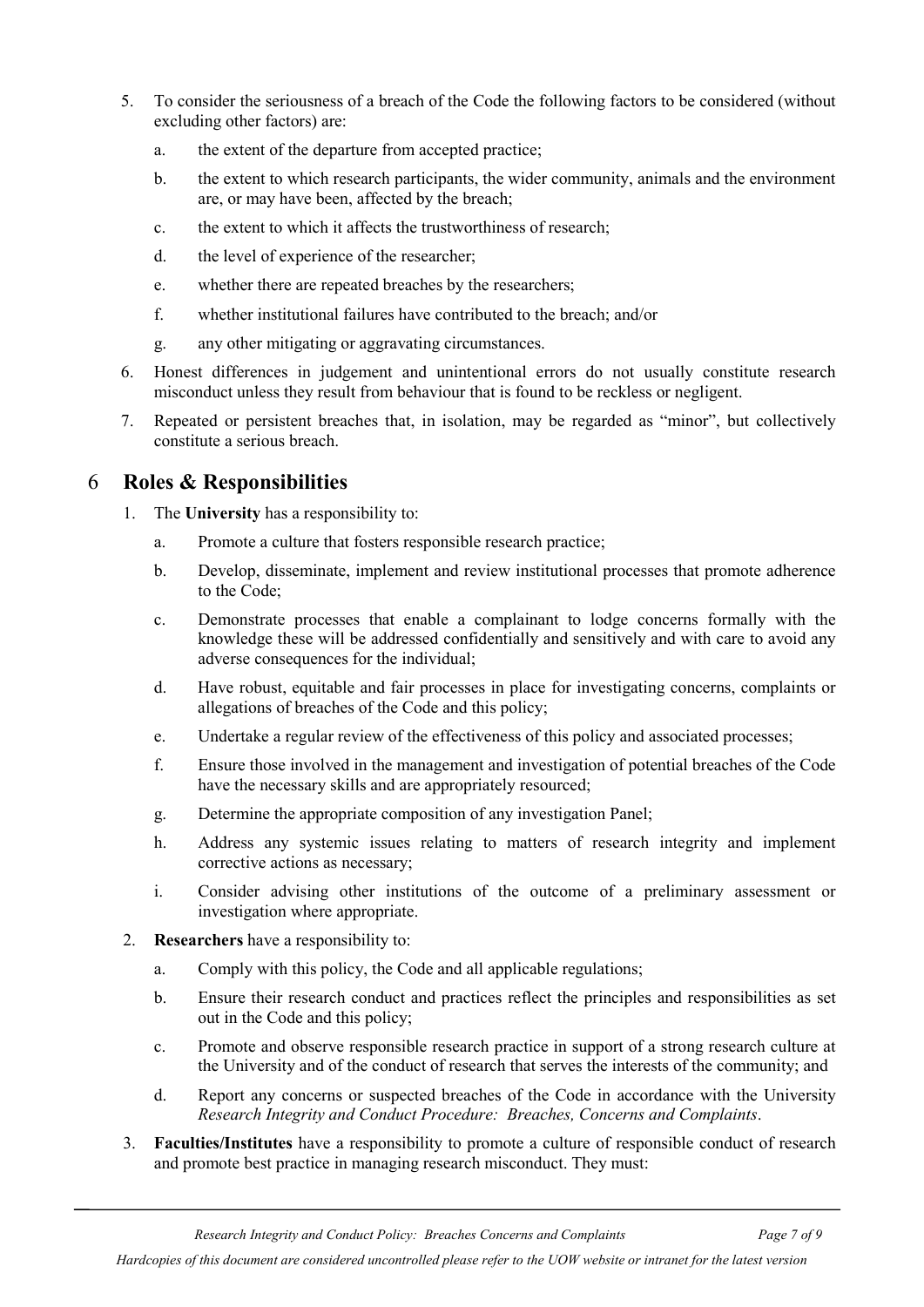- a. Nominate at least (1) person per Faculty/Institute to the role of Research Integrity Adviser to be part of a proactive network that assists in complying with the principles and responsibilities of the Code and this Policy;
- b. Manage complaints or allegations of research misconduct in accordance with the *Research Integrity and Conduct Procedure: Breaches, Concerns and Complaints* and;
- <span id="page-7-0"></span>c. Actively promote a strong culture of responsible research by all staff and students.
- 4. **Research Integrity Advisers (RIAs)** provide information and guidance to any person that may have a concern about research conduct or practices at the University. This includes identifying whether a concern or complaint is related to a breach of the Code and advising on the University processes to be completed to progress the concern or complaint.
- **5.** Specific roles and responsibilities of those involved in investigating and managing concerns and complaints that relate to research activities at the University are detailed in the University *Research Integrity and Conduct Procedure: Breaches, Concerns and Complaints.*

| <b>Version</b><br>Control | <b>Date Effective</b>            | <b>Approved By</b>                 | Amendment                                                                                                                                                                                                                               |
|---------------------------|----------------------------------|------------------------------------|-----------------------------------------------------------------------------------------------------------------------------------------------------------------------------------------------------------------------------------------|
| 1                         | 12 October 2007<br>(the date the | University Council                 | New policy introduced in response to changes<br>to the guidelines provided by the Australian<br>Vice Chancellor's committee (AVCC) and the                                                                                              |
|                           | procedure takes<br>effect)       |                                    | National Health and Medical Research Council<br>(NHMRC).<br>Updates to reflect 2007 Australian Code for the<br>Responsible Conduct of Research.                                                                                         |
| 2                         |                                  | <b>DVCR</b>                        | Minor Amendments to amend inconsistencies<br>-No change to policy intent or procedures-                                                                                                                                                 |
| 3                         | 6 May 2009                       | Vice Principal<br>(Administration0 | Migrated to UOW Policy Template as per<br>Policy Directory Refresh                                                                                                                                                                      |
| 4                         | 7 August 2009                    | University Council                 | Review and update. Minor amendments to<br>replace reference to PBCR position and<br>inclusion of interim appeals provisions.                                                                                                            |
| 5                         | 5 February 2010                  | University Council                 | References to Council Committee of Appeal<br>(Student Matters) amended to Council<br>Committee of Appeal as per University Council<br>resolution 2010/03                                                                                |
| 6                         | 26 August 2010                   | Vice Principal<br>(Administration) | Updated to reflect divisional name change<br>from Personnel Services to Human Resources<br>Division                                                                                                                                     |
| 7                         | 17 August 2012                   | University Council                 | Major review and alignment of the Policy with<br>the NHMRC Australian Code for the<br>Responsible Conduct of Research, resulting in<br>changes to improve processes and clarify roles,<br>and addition of urgency and appeal provisions |
| 8                         | 11 September<br>2013             | Chief Administrative<br>Officer    | Updated to reflect title change from $VP(A)$ to<br>CAO                                                                                                                                                                                  |
| 9                         | <b>Autumn Session</b><br>2015    | University Council                 | Updated to reflect title change from $DVC(R)$ to<br>DVC (R&I) as well as the renaming of the<br>Student Research Centre (SRC) to the                                                                                                    |

# **7. Version Control and Change History**

*Research Integrity and Conduct Policy: Breaches Concerns and Complaints Page 8 of 9*